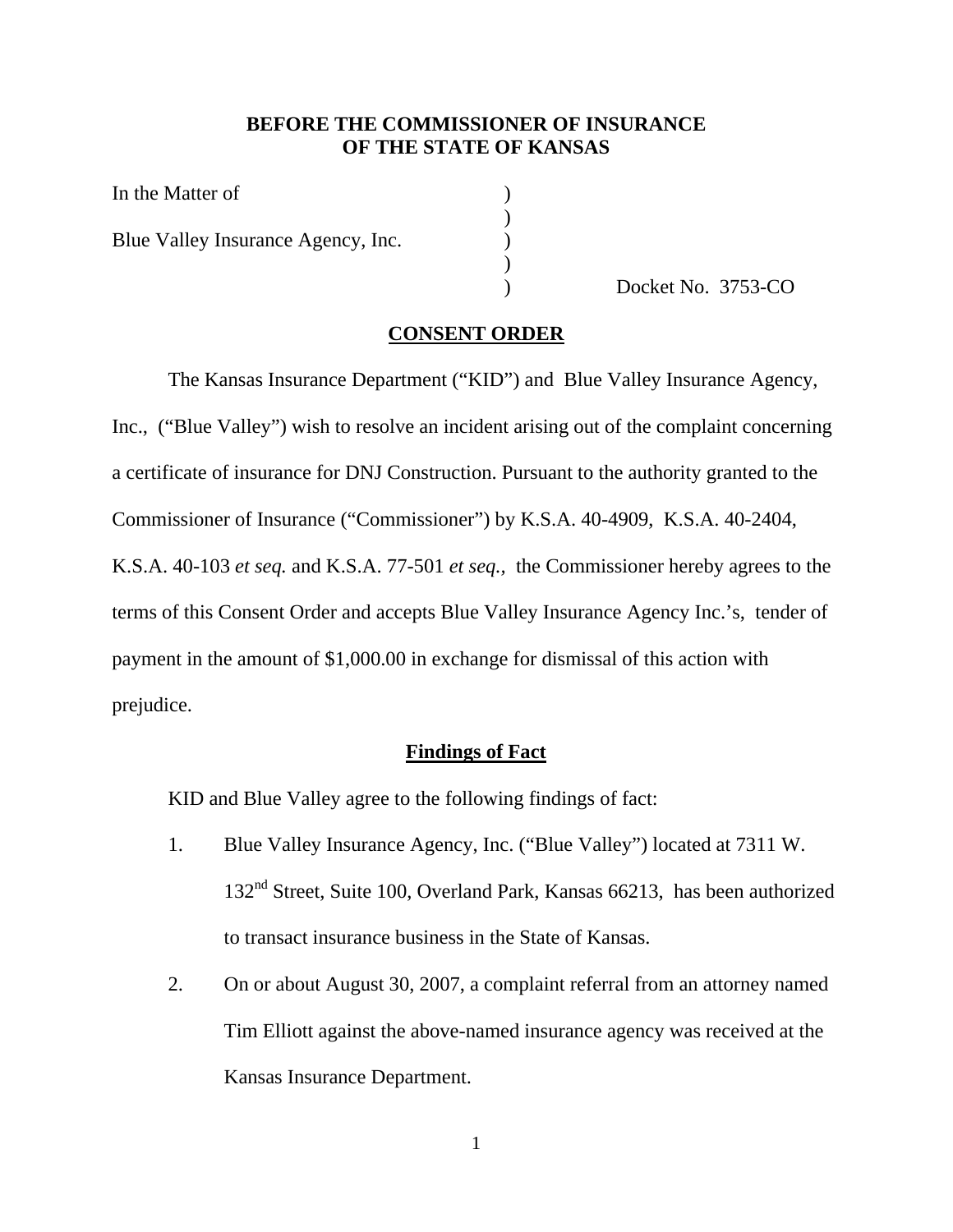- 3. The complaint was assigned to Ezra J. Ginzburg, Staff Attorney, for his review to determine if any violation of law had taken place.
- 4. The complaint alleged that a Certificate of Insurance had been issued by the Blue Valley Insurance Agency for DNJ Construction Inc., yet there was no insurance policy issued
- 5. The Kansas Insurance Department ("KID") has jurisdiction over the Respondent as well as the subject matter pursuant to K.S.A. 40-4909(h)(2), K.S.A. 40-103 *et seq,* and K.S.A. 77-501.
- 6. In lieu of filing a Summary Order alleging any violation of law arising out of Blue Valley's conduct in this complaint and in lieu of further administrative litigation in this matter by the Kansas Insurance Department for alleged violations of law as defined in K.S.A. 40-2404 or K.S.A. 40- 4909, both KID and Blue Valley have jointly agreed to the terms of this Consent Order.
- 7. KID and Blue Valley jointly agree that Blue Valley will pay the sum of One Thousand Dollars (\$1,000.00), pursuant to K.S.A. 40-4909(h)(2) and KID will dismiss this action with prejudice.
- 8. KID acknowledges that Blue Valley admits no liability whatsoever in agreeing to this Consent Order. The payment made pursuant to this agreement shall not be construed in any fashion as an admission of liability on behalf of Blue Valley or as an admission that Blue Valley was in any way at fault or committed any wrongful acts for the purposes of this

2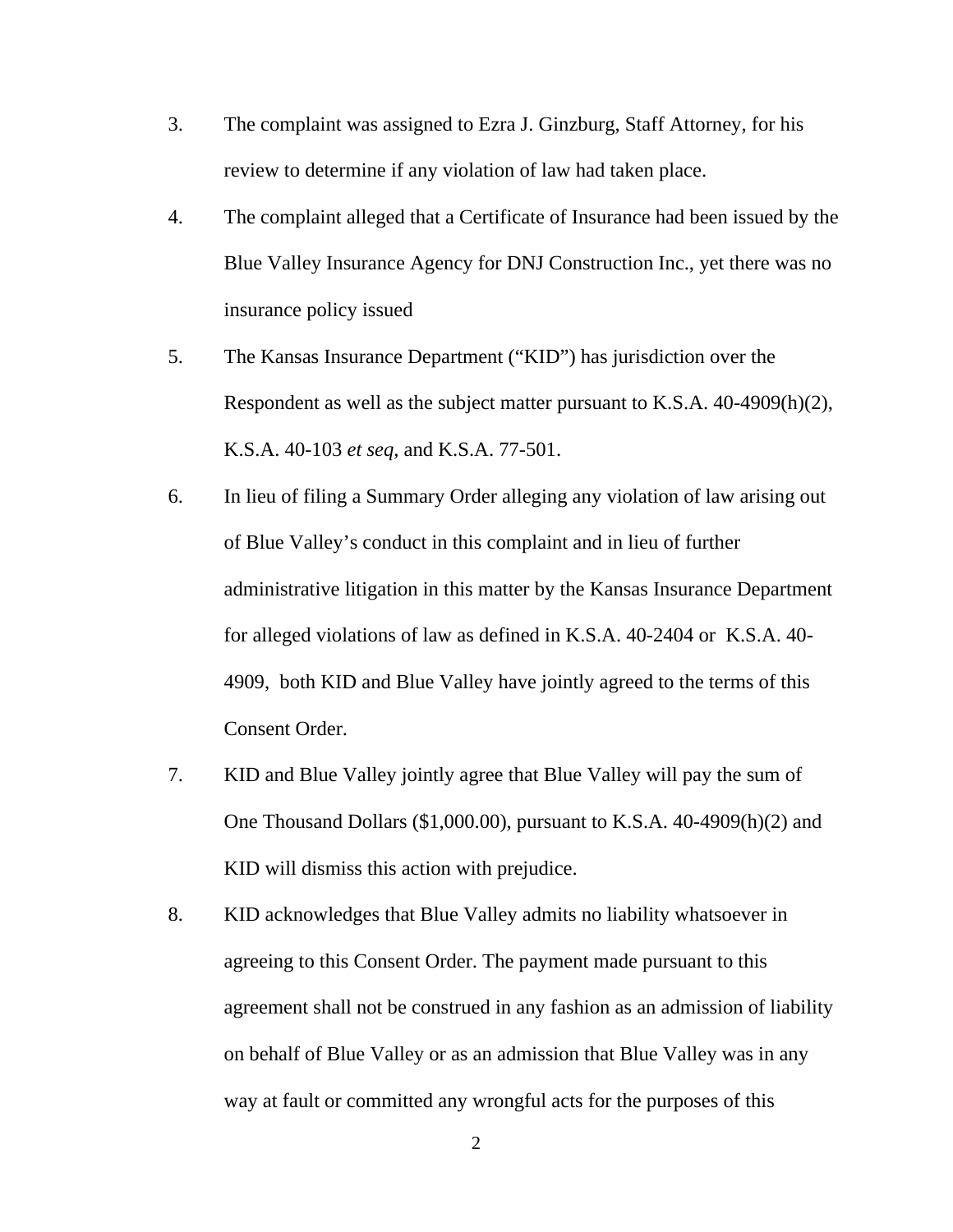administrative action or for the purposes of any other litigation,

administrative or civil. Blue Valley agrees to report this Consent Order and

all circumstances surrounding the complaint in this case from Tim Elliott

concerning the certificate of insurance.

### **Applicable Law**

- 1. K.S.A. 77-501 *et seq.*  The Kansas Administrative Procedures Act
- 2. K.S.A. 77-601 *et seq*. The Act for Judicial Review and Civil Enforcement of Agency Action.
- 3. K.S.A. 40-4909;
- 4. K.S.A. 40-2404 *et seq*.—Unfair and Deceptive Acts and Practices

### **Conclusions of Law**

## **IT IS, THEREFORE, AGREED UPON BY THE COMMISSIONER OF INSURANCE AND BLUE VALLEY INSURANCE AGENCY "BLUE VALLEY"):**

a. Blue Valley agrees to make a payment of One Thousand Dollars (\$1,000) to KID in exchange for the dismissal of this action with prejudice.

9. KID acknowledges that Blue Valley admits no liability whatsoever in agreeing to this Consent Order. The payment made pursuant to this agreement is in settlement of disputed claims and shall not be construed in any fashion as an admission of liability on behalf of Blue Valley or as an admission that Blue Valley was in any way at fault or committed any wrongful acts for the purposes of this administrative action or for the purposes of any other litigation, administrative or civil, arising out of this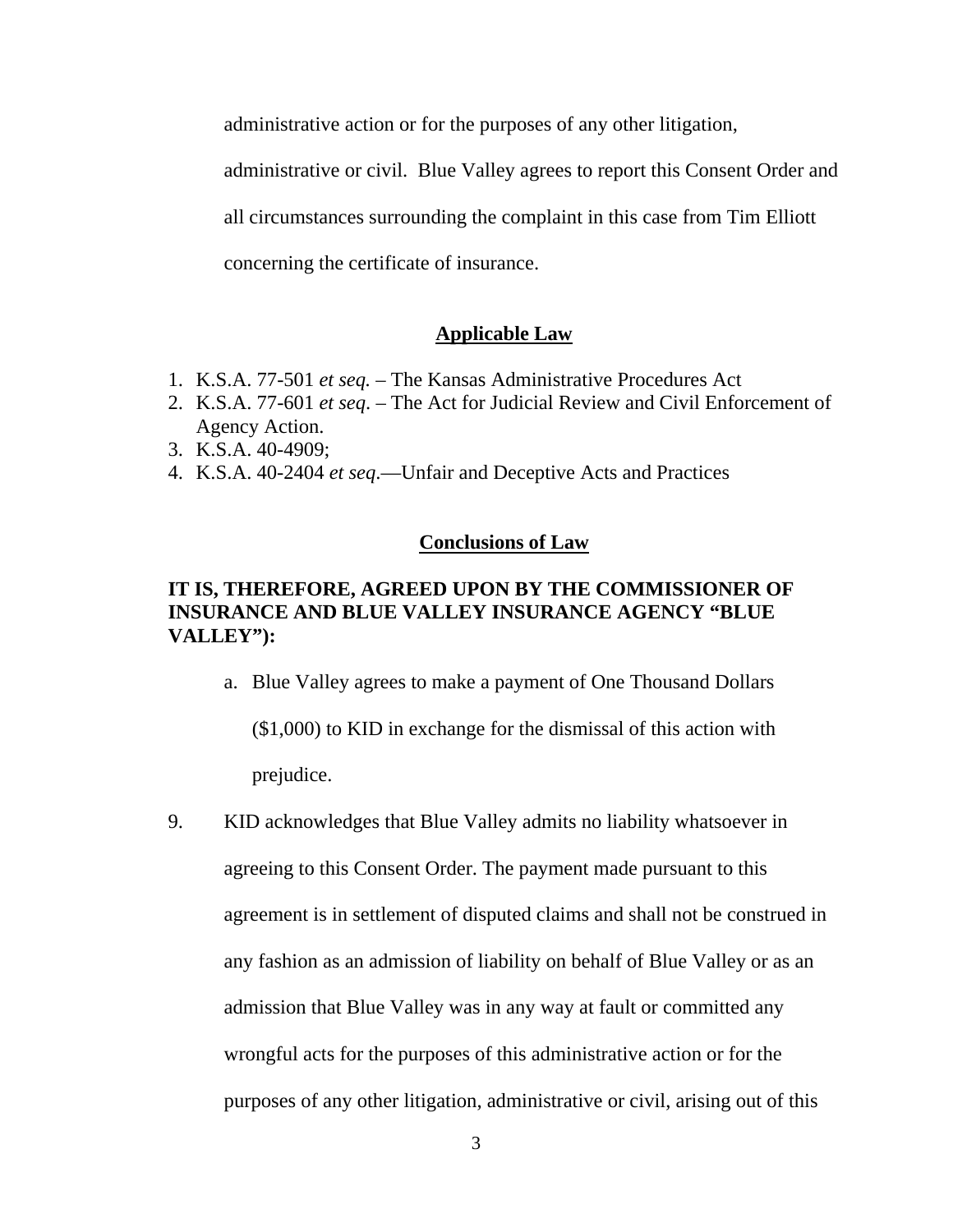incident including.

- 10. The fact of this payment, the settlement negotiations between KID and Blue Valley and the entry of this Consent Order shall not be admissible in evidence in any respect.
	- a. Upon the entry of this Consent Order this action shall be dismissed with prejudice.
	- b. The entry of this Consent Order is based upon a strict compromise of disputed issues between KID and Blue Valley and may not be used as evidence in any other proceeding.
	- c. Blue Valley shall deliver, within twenty (20) days of the entry of this Order, the sum of One Thousand Dollars (\$1,000) to Ezra J. Ginzburg, KID Staff Attorney, on behalf of the Kansas Insurance Department.
	- **d.** If payment is not made as required, KID may vacate and/or declare this

Consent Order void and proceed with a Summary Order and a hearing.

# **IT IS SO ORDERED THIS \_\_6th\_\_ DAY OF NOVEMBER, 2007, IN THE CITY OF TOPEKA, COUNTY OF SHAWNEE, STATE OF KANSAS.**



Sandy Praeger Commissioner of Insurance

By: /s/ John W. Campbell John W. Campbell General Counsel